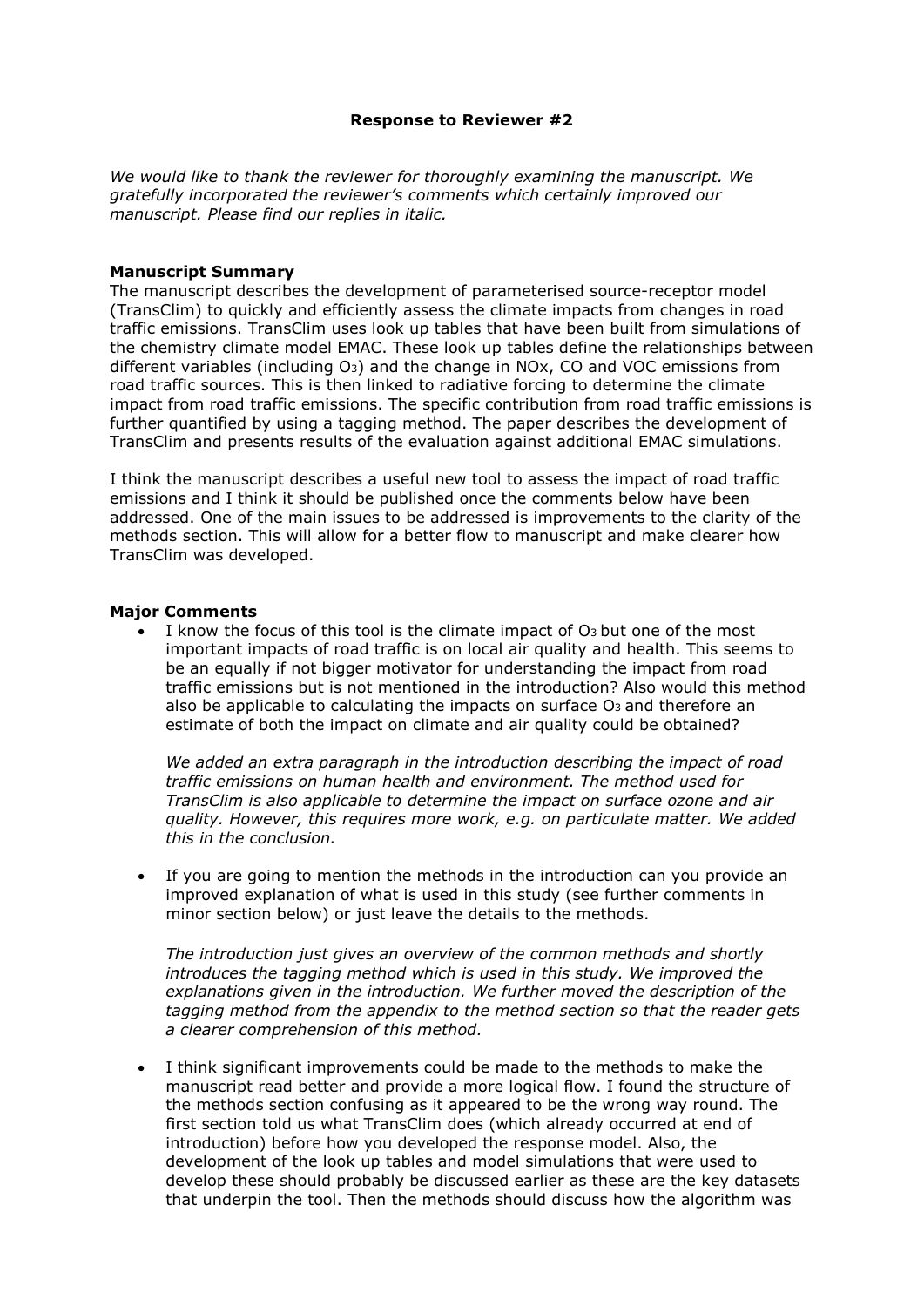built from these look up tables. Also Section 2.2 is not a list of requirements and needs to be changed to better reflect what you want to say here. Furthermore, in section 2 there was only a brief mention of the Tagging method but not how it fits in with the rest of the development process. Additionally, the workflow sections and Figure 5 could be improved to make it easier to follow how the tool works (see further minor comments below).

Thank you, we restructured the method section as suggested. We turned around this section: now we describe the model EMAC and the model simulations for the lookup-tables before the description of the algorithm. We further moved the description of the tagging method and of the interpolation error to the method section. We improved the paragraph and the figure describing the workflow. However, we would like to keep Section 2.1 at the beginning of the section as it gives a good overview of how the model TransClim is working and thus can lead the reader through the method section. We have formulated requirements in Section 2.3 which are important for the performance of TransClim. We modified the text to clarify this (see comment below).

 The definition of the emission source regions seems slightly arbitrary to me. Why were these eleven regions chosen and is the future use of tool limited by the defined set of regions used to create it? The regions seem heavily weighted towards Europe and particularly broad over other areas like North America and Asia. Can you provide some justification for this choice and any limitations that might occur as a result of applying this tool to regions outside of Europe. Also could the regions be improved by only including land-only points, as currently there is a lot of oceanic parts considered in some regions (Fig. 3).

The emission regions have been chosen so that the climate effect of road traffic emissions from different part of the world can be considered. However, this set of emission regions is not fix. The emission regions can be easily extended or one emission region can be further refined by performing additional emission variation simulations. Europe and Germany have a finer resolution as the work was embedded in the DLR project "Verkehrsentwicklung und Umwelt 2" which regarded the climate effect of German road traffic emissions. Considering landpoints only would not change the amount of emitted road traffic emissions, as no emissions occur over the oceanic parts. We adapted the text in section 2.4.2.

 The EMAC simulations are based on a single year, 2010, and use emissions for this year from a particular emissions inventory. What are the limitations of basing the tool solely on 2010 emissions, meteorology and background concentrations? How will changes to variables such as these effect the chemical relationships within TransClim and impact the predictions made by the tool?

The current set-up of TransClim is bound to the year 2010. Slight variations of the background concentrations, emissions and meteorology may not have a large impact on the results. However, for a very different ozone background, the tropospheric ozone chemistry may react very differently on emission changes. For this case, new emission variation simulations for the LUTs are required. This point is discussed in the conclusions.

 The EMAC emission variation simulations used to build the look up tables that form the basis of the TransClim tool are described in Table S4. These simulations seem disproportionately biased towards the emission source region of Germany and therefore are the results from the TransClim tool from other regions affected by this weighting of training data? Are you therefore assuming that the  $O<sub>3</sub>$  and emission relationships calculated over Germany can be applied around the world? There are hardly any emission perturbation experiments over Asia or North America for example. This seems quite limiting as I would have potentially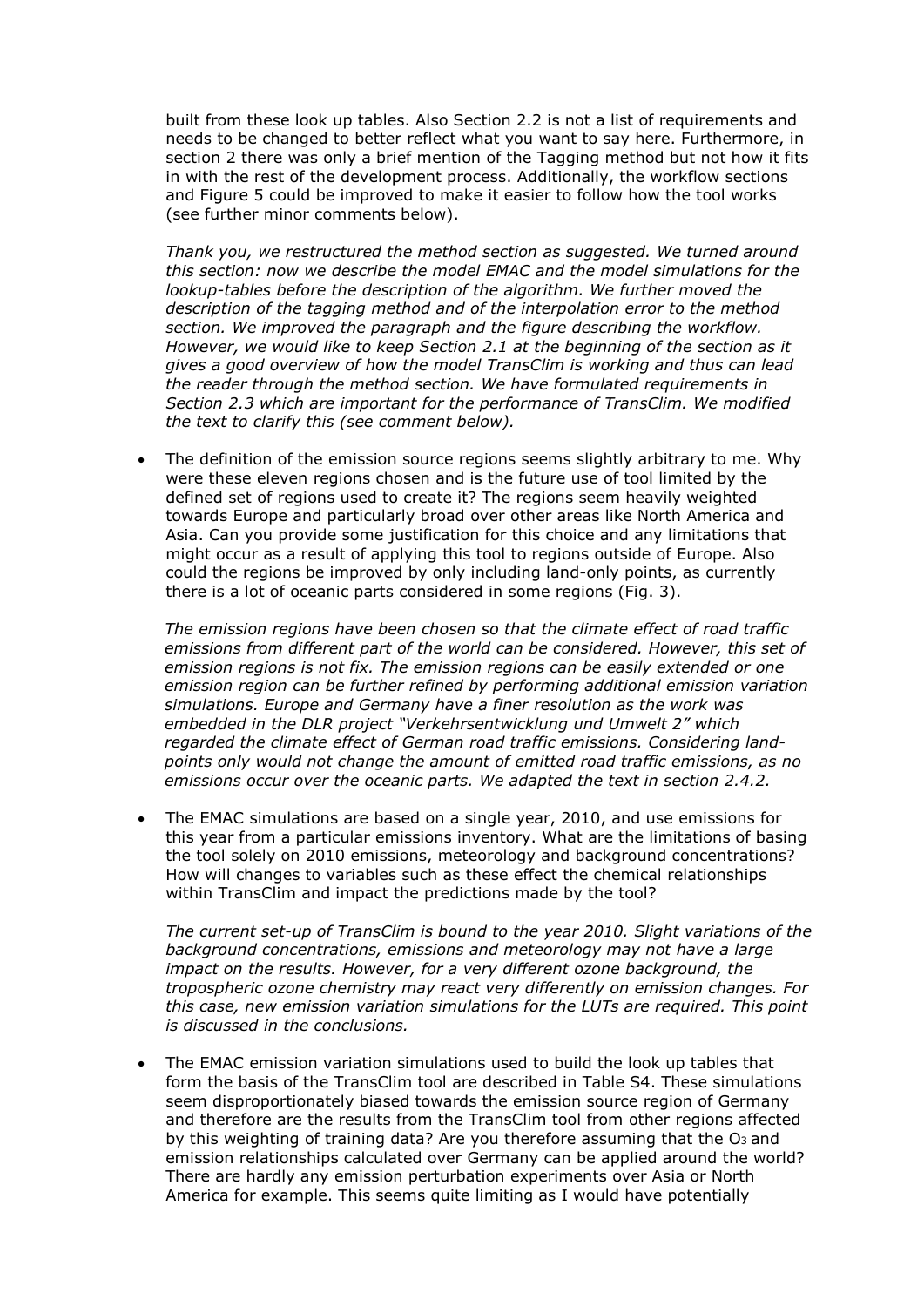thought they would be quite different emission relationships over India and China to those over Germany. For example, across these regions you are basing the  $O<sub>3</sub>$ response relationships on only a single perturbation simulation. This seem particularly limiting and depends heavily on your simulations over Germany.

Unfortunately, the way we set up table S4 was misleading. For each emission region, 21 emission variation simulations have been performed with EMAC. For Germany, 23 emission variation simulations have been performed and this is the reason why it appeared in a different column in table S4. So each emission region is (almost) weighted equally by the set of emission variation simulations. To not confuse the reader, we changed the way of representation: table 2 in the manuscript now shows the 21 emission variation simulations for each emission region. Hence, we do not presume that any relationship found for Germany is applicable to any other region.

 Whilst I agree that testing the performance of TransClim over Europe is needed, I was disappointed not to see further evaluation across other emission source regions. This would strengthen the evidence of the applicability of the tool in other world regions. I would expect the performance to be better over Europe given the number of EMAC simulations performed over this region to construct the Look Up Tables in Table S4. However, given the lack of EMAC simulations over other source regions e.g. Asia and North America, I would therefore feel it is even more important to evaluate the performance of TransClim for emission perturbations and response over these regions. Given the lack of evaluation over these regions I am not sure how TransClim currently performs on regions other than Europe.

Good point! As suggested by the reviewer, we tested the performance over different regions in fig. 6 (sect. 3.1.2). We added further evaluation simulations for North America, South America and Asia. Across the different regions, the relative errors of TransClim remain below 10 %. This shows that TransClim is not only applicable over Europe but also over other regions of the world.

 A description of the linear interpolation error is found in section 5 but probably this should be moved earlier towards the methods section as this is the first point it is mentioned in the manuscript. I also found there was little detailed quantification of this error other than saying the evaluation of a TransClim simulation is similar to EMAC. However, looking at Figure 8 it appears that the linear interpolation error would increase at larger emission perturbations (e.g. 1.0 to 0.0 or 1.0 to 3.0). I think it would be useful to know for what emission scalings does TransClim have low errors and therefore performs best at. Also, it would be good to document for what size of emission perturbations do the relationships used in TransClim breakdown at. This seems a key aspect of confidence in TransClim and should be explored further.

We moved the description of the interpolation error to the method section. To quantify how TransClim performs for different emission scaling, we added further evaluation in sect. 3.1.2. Fig. 7 shows the relative errors of TransClim for different strength of scaling in one emission region. The errors remain below 4 %. As long as the emission scaling is within the range of the LUT, TransClim performs well.

## Minor Specific Comments

- Page 1, Line 9 change "bases" to "is based" We changed the text accordingly.
- Page 1, line  $23 CO<sub>2</sub>$  is not carbon monoxide We changed the text.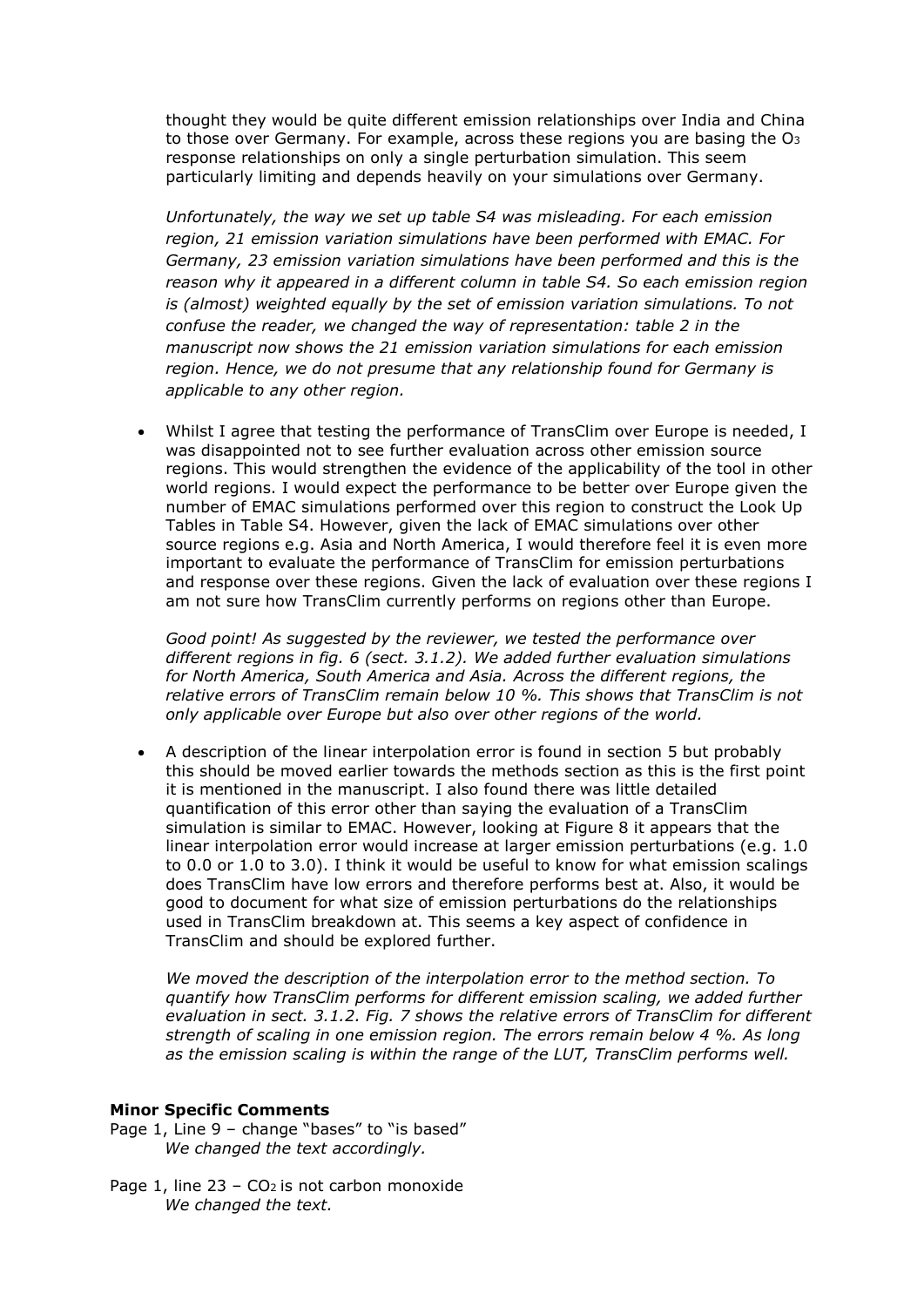Page 2, lines 24 - 27 - Could also mention the other impacts from road traffic here e.g. the emission of particulate matter and also the importance of  $O_3$  and  $CH_4$  for climate. We added this to the text.

Page 2, line 27 – I think "In general" is quite a broad statement here. Would be good to mention what conditions are important here e.g. time of day, season, urban vs rural etc. Thank you for the hint. We further specified it.

- Page 2, lines 28-29 "not linear", why not just say non-linear? Yes, done.
- Page 2, line 36 any comment on winter changes? We added the values for winter changes.
- Page 2, line 37-38 what does these studies show? Thank you, we gave more insights about the results of these studies.
- Page 2, line 38 remove "by" We changed the text accordingly.
- Page 2, line 39 Is this number global? Also would it be better to just show in K. Yes, the surface temperature change is global. We added this information to the manuscript and changed the unit to K.

Page 2, line 42 – When explaining the perturbation method it is better to refer to the simulations as a control (all emissions) and an experiment (perturbed emissions). Thank you, we added these terms to the text.

Page 2, line 43 – Why does the perturbation method not account for non-linear interactions? I would have thought most chemistry models would do.

This is an important point, which we obviously did not describe thoroughly enough. All chemistry models have the non-linear chemical relations, independent of the approach used. The statements on linearity apply to the method to calculate the impact and contribution. The perturbation method, by definition, is linearizing the relationship between emission change and ozone response, whereas the contribution method non-linearly analyses reaction pathways and attributes ozone partial concentrations to emissions. Only for linear chemical relationships, the impact and the contribution are the same and the perturbation method is able to determine the contribution of a specific emission sector to, e.g., ozone. However, for non-linear relationships, the impact and the contribution differ and thus, the perturbation method is not able to quantify the contribution anymore (see also Grewe et al., 2010). We reworded the text to make this point clearer.

Page 2, line 43 – Replace use of "relations" here and in other parts of the manuscript with "relationship"

Thank you, we have modified the manuscript accordingly.

Page 2 , line 44-46 - Why does this sentence talk about "only the impact of road traffic emissions on O3", I think this is what you want? Why does changing emissions only from road traffic emissions effect O<sub>3</sub> production from other sectors? Should they have not been kept the same in these two different simulations? Please make this description clearer.

We would like to quantify the impact as well as the contribution of road traffic emissions to ozone. Changes in one emission sector affects ozone production in general and also ozone production by other emission sectors despite unchanged emissions in these sectors. For example, if  $NO<sub>x</sub>$  of road traffic emissions is reduced, this might actually increase the total ozone production in summer (see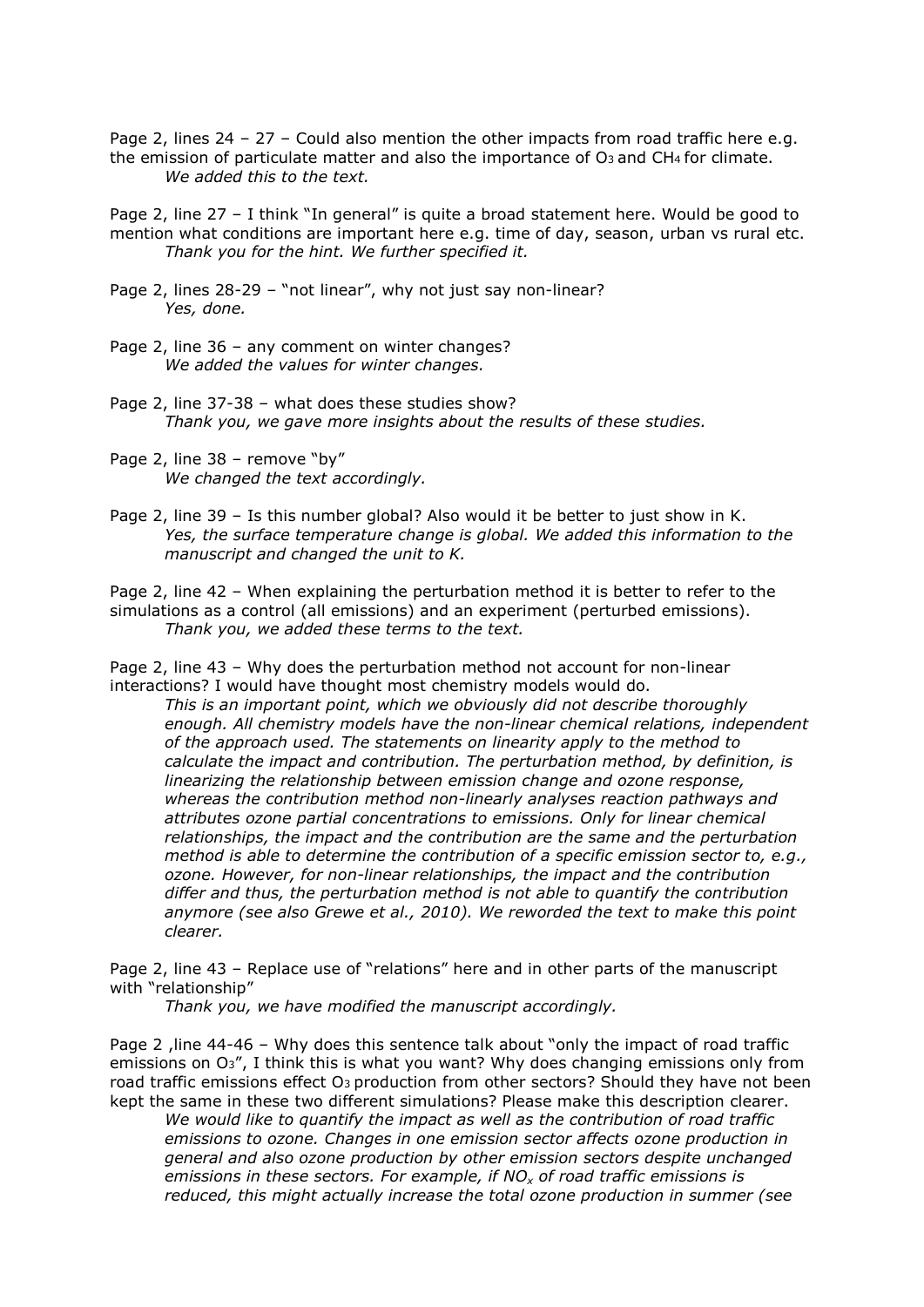details in Grewe et al. 2012) and increase ozone from other sectors, e.g. industry. As NO<sub>x</sub> from industry can "replace" NO<sub>x</sub> from road traffic, it can produce ozone more efficiently which is then attributed to the sector industry. Thus, the perturbation method implicitly alters the ozone production from other sectors. And we agree with the reviewer that they should be kept the same. This is provided by the tagging method where the ozone production from other sectors is largely unchanged. We modified the text accordingly.

Page 2, line 44 – Change "As a variation of ..." to "As changes in …" We changed the text.

Page 2, line 45 - Change "of" to "from" We modified the text accordingly.

Page 2, lines 48-50 – I see the benefit of tagging but I think the distinction between tagging and perturbation experiments need to be made clearer at this point. Also how does the "impact" differ from "total effect". The use of language needs to be made clearer at this point and consistent throughout the manuscript.

We modified the text and added more explanation to better explain the difference between the terms impact and contribution.

Page 2, lines 52 - I would expect to read this statement earlier. Also there has been no mention about the impacts of  $O_3$  on health and the environment until this point.

We added a description on the impact of ozone on health and the environment earlier in the introduction.

Page 2, Lines 53 – reword to "… reduce road traffic emissions to minimise their effect on climate"

We changed the sentence as the reviewer suggested. Thank you.

Page 3, line 63 -64 - move "on climate" from end of the sentence to after "O<sub>3</sub> effect" We changed the text.

Page 4, line 79 – Is Figure 1 that useful? I understand that it is trying to convey the concept of TransClim but seems to lack useful detail and also other figures (2 and 4) seem to be showing a similar concept.

We deleted figure 1 and 4.

Page 4, lines  $86-86$  – All of the discussion so far has been on determining O<sub>3</sub> and its impact on climate. This is the first mention of other variables so could the above paragraph be talked of in more general terms or explain how the same method for  $O_3$  can be applied to other chemical species.

We rephrased the paragraph.

Page 4, Section 2.2 – This is not a just a list of requirements but also what the algorithm does and also some results presented at the end. This needs to be sorted out to determine what you want to say here and this section reworded accordingly.

We have formulated requirements which are important for the performance of TransClim. We actually tested various methods in Rieger (2018) and the algorithm which performs the best is presented in this manuscript. Here we only refer to the results in terms of conclusions. We have reformulated the text to clarify this.

Page 4, line 91 – such as what other climate effect?

Other possible metrics describing the climate effect are, for example, the global warming potential or the surface temperature change. TransClim so far only determines the stratosphere-adjusted radiative forcing. This is discussed in the conclusion of the manuscript.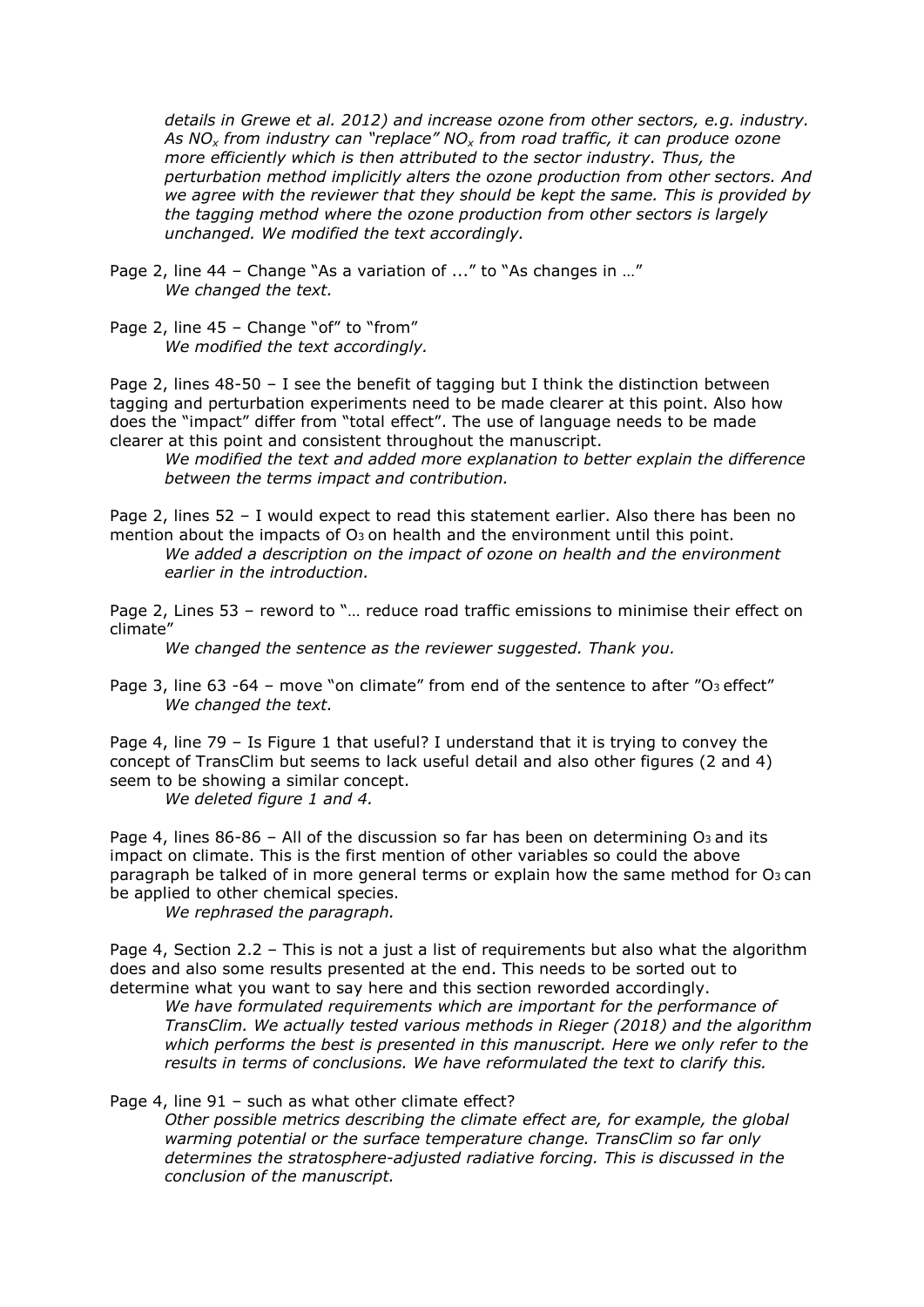Page 4, line 93 - Do you also include the non-linear impact of CH<sub>4</sub>?

The non-linear behaviour of the tropospheric ozone chemistry is regarded by the approach used in TransClim. Thus, the non-linear effects of road traffic emissions on OH and thus on methane lifetime are considered as well. We have integrated this in the most recent tagging method (Rieger et al. 2018), which concentrates on OH and HO<sub>2</sub> tagging. The effect of road traffic emissions on methane lifetime is evaluated and discussed in sect. 3.2.

Page 4, line 94-95 – This again is a bit confusing referring to the total change in  $O_3$  and also the contribution from Traffic. Won't just perturbing the emissions from road traffic give you both of these of these quantities together? Clearly explain the difference between O3 and O3tra.

Just perturbing the road traffic emission determines only the impact on ozone but not the contribution. To obtain the contribution on ozone, the tagging method needs to be applied in the base and perturbed simulation. We modified the description of the perturbation and tagging method in the introduction. We further moved the description of the tagging method from the appendix to the method section. This will improve the comprehension of the perturbation and the tagging method.

Page 4, line 97 – Isn't the non-linear chemistry included within TransClim rather than considered?

Thank you, we changed the text accordingly.

Page 4, line 98 – "Road traffic emissions from different regions are accounted for" not regarded

We changed the text accordingly.

Page 4, line 101-102 – reword sentence to talk about local and remote response. Yes, done.

Page 4, line 105-106 – How would you take into account future changes in background O3? Also would this include effects of CH4 and surface temperature on O3? If this is not being done in the current study why mention it here as a requirement. Wouldn't it be better to say what the current tool is able to do and then propose future improvements in a different section?

Different ozone backgrounds could be regarded by extending the LUT with emission variation simulations for other base years. This would include the effects of methane and surface temperature changes. As the reviewer suggested, we removed this requirement and added this future improvement to the discussion in the conclusions.

Page 4, lines 108-109 – This is not a requirement but a result.

It is important that the algorithm used in TransClim is computational very efficient, i.e. it computes the climate effect very fast and the errors are very low. Otherwise, it makes no sense to develop a new response model and a global circulation model could be used. Thus, this point is an important requirement which TransClim needs to fulfil.

Page 5, line 113 – In Figure 2 are the two response fields identical for the two different regions? If this is only a schematic then why not show actual results from two regions to give the reader an idea of how the tool actually works?

Yes, in this schematic the two look-up tables are identical. Showing actual results would only change the values on the z-axis. We don't think that this will improve the comprehensibility of the figure. Thus, we would like to keep it as it is.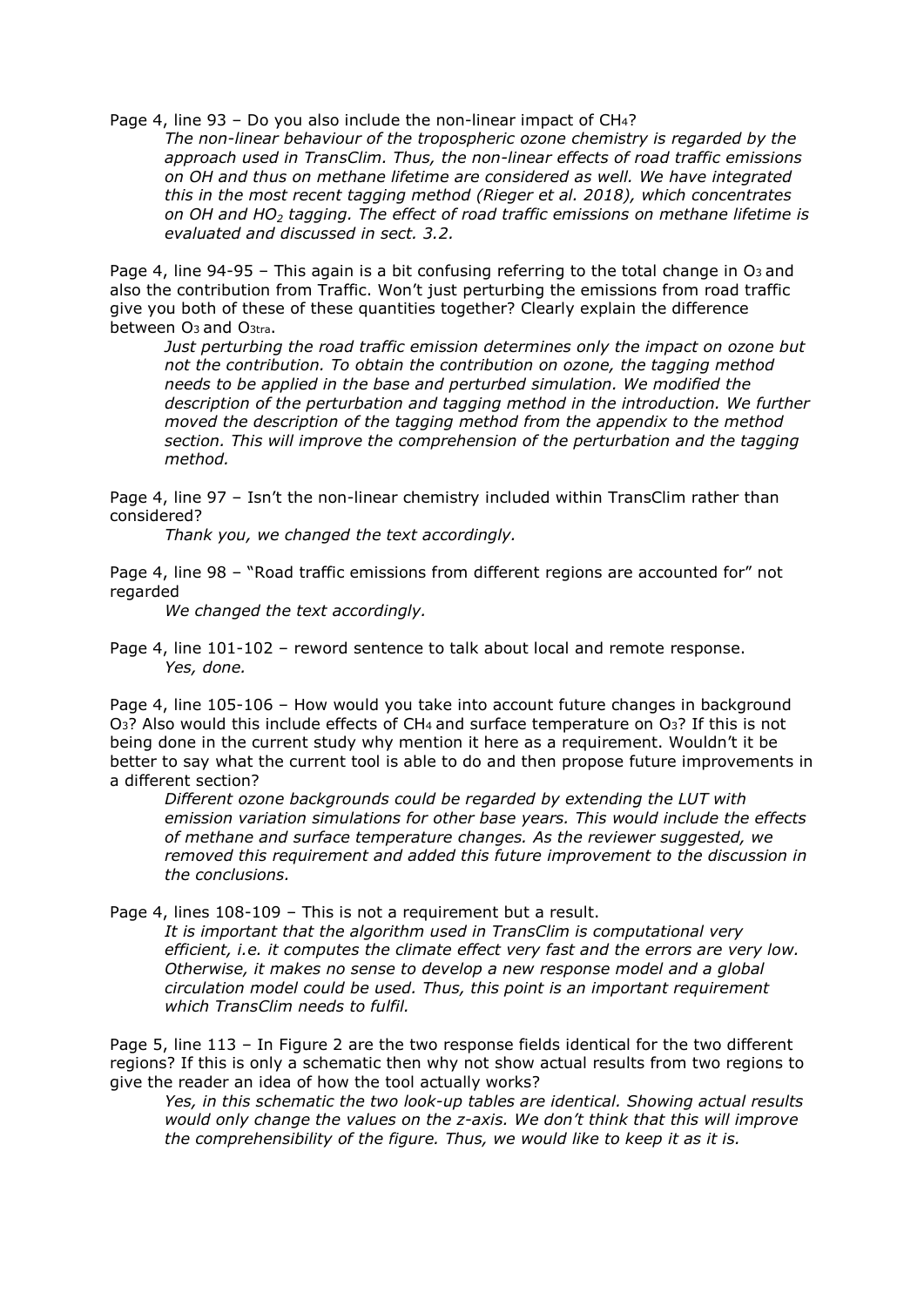Page 5 line 114-115 – I know the emission scaling factors are mentioned further in the manuscript but on first reading this I didn't know what these were or how they had been decided to generate the algorithm. I think this is another point where reordering the methods would be beneficial.

As the reviewer suggested, we restructured the method section. The emission scaling factors are now defined in sect. 2.4.3.

Page 5, line 118 – I think this equation needs a label if it is going to be kept. Also if Δx is provided by the look up table directly then I am not sure this equation is necessary in its current form. I think it would be better just to describe this in words like you have and then include the meaning of  $\Delta x$  in what is currently labelled as equation 1. Also it would be good to say where the basis of these look up tables have been derived from (e.g. the perturbation simulations).

As suggested, we deleted this equation and included the definition of  $\Delta x$  in equation (1). As we restructured the method section, it should now be clearer that the basis of the lookup-tables is the set of emission variation simulations performed with EMAC.

Page 5, line 119 - Specify what variable x can be. Yes, done.

Page 6, line  $125 - I$  am a bit confused about what  $x_{ref}$  is. Is this the background values onto which the response to road traffic emissions are added onto? Should this not also be on a per region or per grid box basis? Also is xref not also included in the calculation of Δx? Why is it in both calculations or are these different values?

 $x^{ref}$  stands for the variable x from the EMAC reference simulation. In the EMAC reference simulation, all emission scaling factors in all emission regions are set to 1.  $x^{ref}$  is independent from the emission regions, but depends on the grid boxes and whether global or tropospheric means are considered.

Page 6, line 127-128 – This is not obvious how the regionally derived values can be used to derived changes in global mean values or across the whole troposphere. Further explanation if required here of how this is done.

We added further explanations to make this clearer to the reader.

Page 6, line 130 – surely your approach is applicable to other emission perturbations? It is just utilised here for road traffic emissions?

Yes, as later mentioned in the conclusion, other emission source such as emissions from railways and shipping can be also considered with this approach. This would require performing addition emission variation simulations. However, this study only focuses on road traffic emissions.

Page 6, line 135 – I think section 3 definitely needs to come earlier as reading section 2 first just left me with lots of unanswered questions.

Done, we restructured the method section.

Page 6, line 138 – "eleven source regions"?

We would like to keep the expression "emission region".

Page 6, line 151 – label emissions for relevant year e.g. high road traffic emissions in 2010

We changed the text.

Page 7, line  $163-166$  – What is the impact of using global model simulations at  $2.8 \times 2.8$ degrees to try and understanding the effect from road traffic emissions which normally take place at much finer resolution? Do the use of emissions at this resolution also impact the effectiveness of the model simulations to capture model the response to road traffic emissions?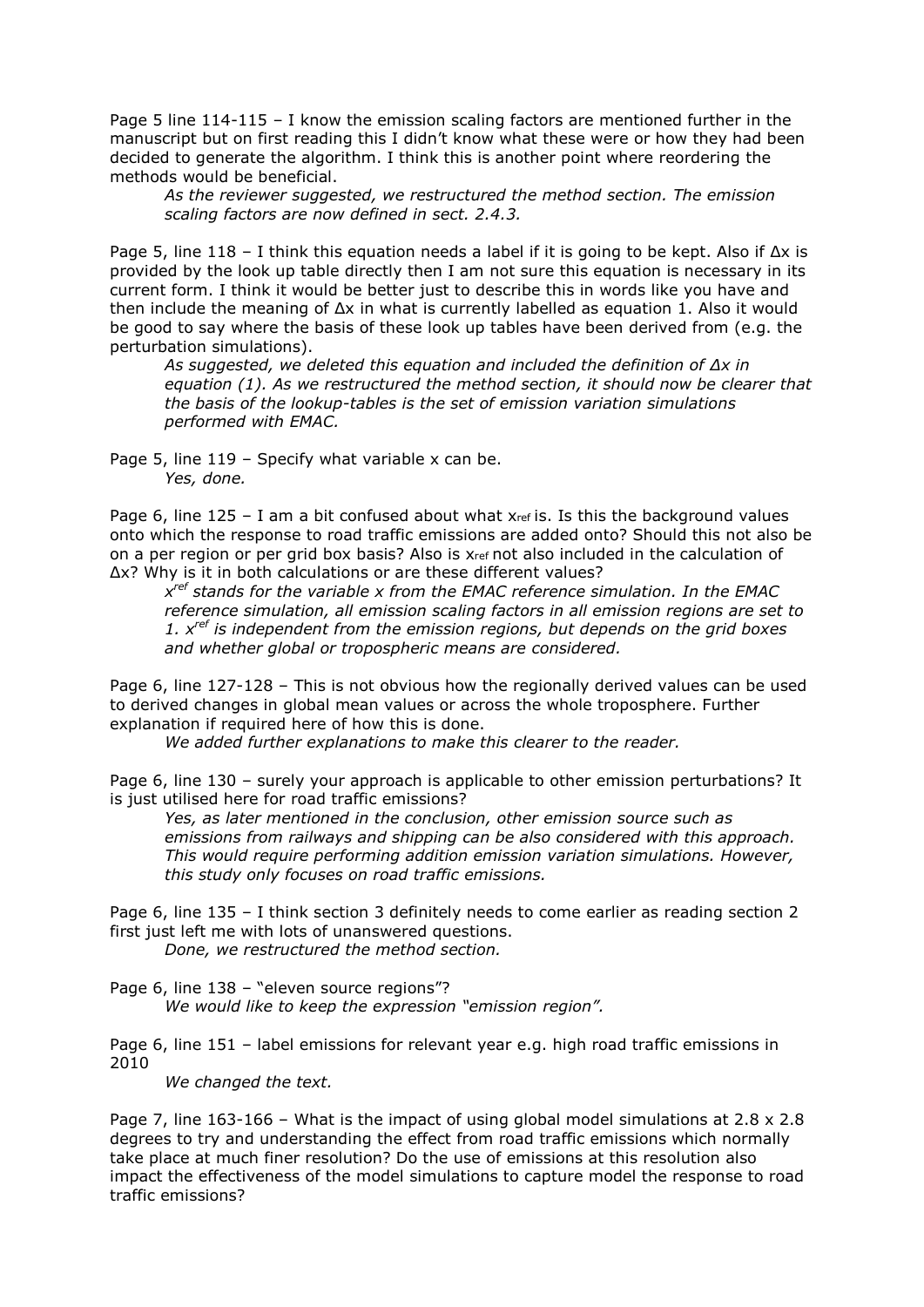Mertens et al. (2020) analysed the impact of model resolution and emission resolution. The findings show that on larger scales, which are the driving factors for climate, the results for different model as well as emission resolutions agree fairly well. The model should not be used for air quality and health impacts. Local and regional effects need to be represented in an improved way. Hence we think the model's resolution is sufficient to capture larger scale free troposphere and upper troposphere ozone, relevant for radiation effects.

Page 7, line 166 – I am surprised to see these simulations are free-running. Does this not introduce a potential additional problem of meteorological variability by using multiple simulations of the same model? Has this been accounted for or the impact of it calculated?

The meteorology is calculated in a free running mode. However, it is binary identical for all simulations. This allows a "normal" variability of the meteorology, while the variability of chemical perturbations is low. This is achieved by performing the simulations in the Quasi Chemistry Transport model (QCTM) mode for EMAC. By prescribing climatologies, it decouples the chemical processes from the dynamical ones. Simulations performed in the QCTM mode show a "normal" meteorological variability, while this does not affect the variability of the chemical perturbations. Otherwise, we agree with the referee that this would have caused severe problems (see also Figure 1 of Deckert et al. 2011).

Page 7, line 168 - change "trop-" to "troposphere" Thank you, we changed the word.

Page 8 - What do you mean by Tg(VOC)? Which VOCs? How is this different to Tg(C) presented next to it? Surely you only need one definition of VOC emissions unless there is something different?

Tg(VOC) and Tg(C) differ only by a conversion factor (161/210). To not confuse the reader, we deleted the last column of the table.

Page 8, line 172 – I am not sure I understand what you mean by prescribing climatologies for radiation and the hydrological cycle. How does this impact the results? Can perturbations in emissions not therefore impact the radiation or meteorology?

As the QCTM mode for EMAC decouples the chemistry and the dynamics, the 'noise' of the chemical perturbation is significantly reduced while the natural meteorological variability is kept unchanged. This allows for quantifying the climate response of small perturbations. This method suppresses the feedback of the chemical perturbation on the radiation calculation. Thus, the radiative fluxes due to the chemical perturbation are computed in a separate step. This is explained later in the manuscript. We added further explanations to the paragraph.

Page 8, line  $178 - O<sub>3</sub>$ <sup>tra</sup> is mentioned here but you have not said yet how you have calculated this or what exactly it is.

We moved the description of the tagging method before this paragraph.

Page 8, line  $178-179$  – Is this the O<sub>3</sub> field in the model from the road traffic emission perturbation experiments? Or is this just the O3 radiative fluxes from switching on the chemistry scheme?

Yes, it is the ozone field which is changed by varying road traffic emissions. We modified the text.

Page 8, line 180-182 – What is the third call to the radiation scheme doing that is different to the second? I think some clarification of what the radiation scheme is actually calculating is each step would be useful so it is easier to follow the process. I am a little confused about what is the second and third steps.

We restructured the paragraph so that it is now clearer for the reader.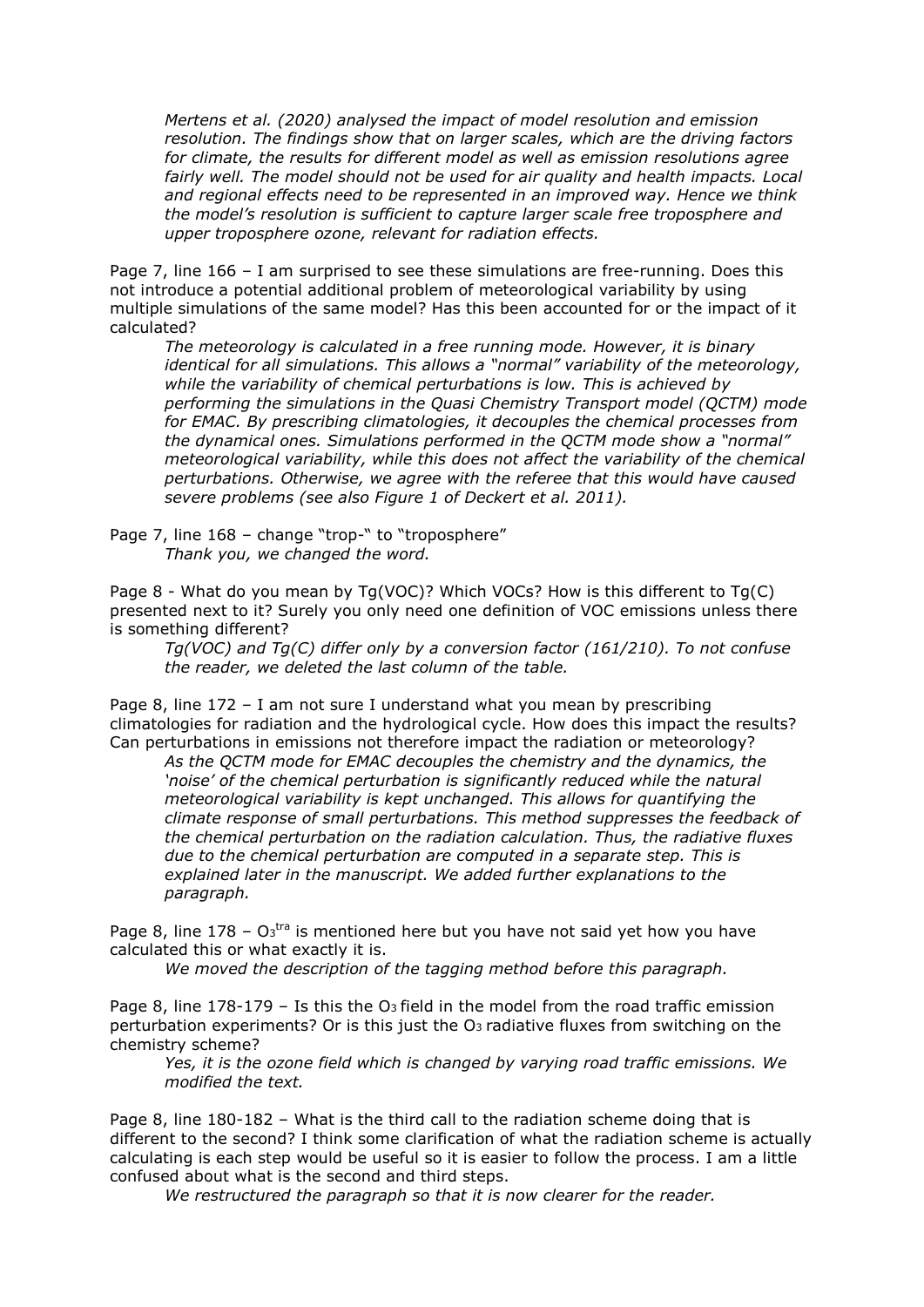Page 8, line 183 – are these radiative fluxes equivalent to instantaneous radiative forcings e.g. excluding fast and slow feedbacks on climate through adjustments to clouds?

The radiative fluxes of the  $2^{nd}$  and  $3^{rd}$  radiation calls are computed after the concept of stratosphere-adjusted radiative forcing, i.e. the stratospheric temperatures can adjust to the new radiative equilibrium, but the tropospheric variables and stratospheric dynamics are kept fixed (e.g. Dietmüller et al., 2016).

Page 9, line 189 - Is this  $O<sub>3</sub>$ <sup>tra</sup>? Can you provide a very brief summary of what the tagging is doing and how it is different to the perturbation method here rather than just referring to the appendix?

Yes, this is  $O_3$ <sup>tra</sup>. We added further explanation of the tagging method to this paragraph.

Page 9, Figure 4 - whilst I appreciate showing 3D variables on a 2D plain is hard I wonder if you could also mark up the emission factors used in some of the different simulations so it is easier to see what has been perturbed. It is hard to tell from Figure 4 what some of the values are that have been used for each of the factors. It looks like you have done some experiments to reduce emissions but it is hard to tell what values these take for each emission used. If the information presented on this figure could be made clearer then it would improve its use. Perhaps a table might be better?

We deleted the figure from the manuscript. The exact values of the emission variation simulations are now presented in table 2 as the reviewer suggested.

Page 9, line 198 – "separately" implies that you have performed one a time tests, but I do not think this is what you have done?

To not confuse the reader, we deleted the word.

Page 9, line 203-204 – If you are varying two emissions at the same time then you are not really separating out their individual impacts. Are there are non-linear effects that need to be considered and mentioned here? Does this impact the use of TransClim when for example a perturbation of NOx emissions is applied but the results are based on changes from NOx + CO.

There are also emission variation simulations where only one emission scaling factor is varied, and the remaining two factors are kept constant (see table 2). Hence, the separate effect of e.g. only  $NO_x$  emissions can be quantified. We rephrased the sentence.

Page 10, Figure 5 - I think improving this figure along with the other changes to the methods section would help the understanding of how TransClim works. For example if radiative fluxes are calculated separately then does this need to go in parallel to the other variables on the workflow? Need to put in Δx earlier on work flow diagram. How are the radiative forcings calculated for O3 and O3tra separately?

We adapted the figure and the corresponding text.

Page 11, line 210 – I found the end of this sentence confusing "it is necessary to define an emission scenario as well as a reference scenario to which the emission scenario is compared to." This is suggesting you are comparing the emissions scenario to itself? Thank you, we rephrased the sentence.

Page 11, line 216 – Could defining the radiative flux due to  $O_3$  as "flxn( $O_3$ )" be a bit misleading and potentially confused with the actual flux of  $O<sub>3</sub>$  concentrations. Would it be better to label it as RadFlxn(O3)?

To keep the variable names short and simple, we would like to keep the naming "flxn( $O_3$ )". To not get confused with the actual ozone flux, we explicitly mentioned the radiative flux whenever the variable "flxn( $O_3$ )" is used.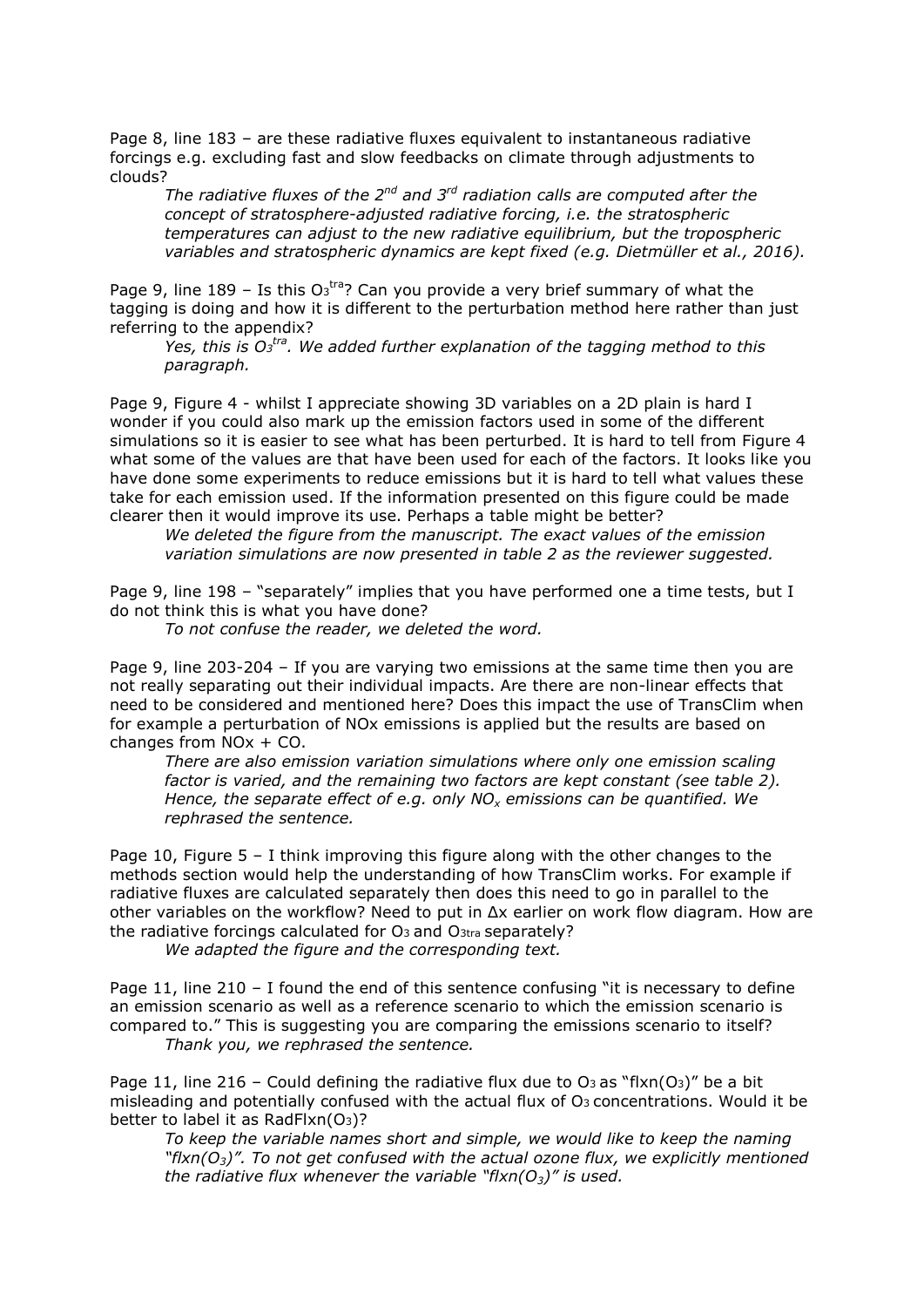Page 11, lines 216 – 218 – Similar to other points above, I am a bit confused of the double use of O<sub>3</sub> here in the calculations e.g. subtracting flxn(O3 – O3tra) from flxn(O3). Please clarify this and in other parts of the manuscript.

We deleted this paragraph in this section as it is not necessary here. We described the procedure of calculation the radiative fluxes of  $O_3$ <sup>tra</sup> in more detail in section 2.3.1.

Page 11, lines 219-220 – The LUTs are based on the emission variation simulations using EMAC so you could state this here. I assume this is for all variables apart from the radiative fluxes which are treated separately?

Done. LUTs for the radiative fluxes are also generated from the emission variation simulations with EMAC.

Page 11, line 220 - number 8.110.080 needs correcting.

The number of 8.110.080 LUTs results from the multiplication of 11 emission regions with 90 levels with 64 latitudes with 128 longitudes:  $11*90*64*128 =$ 8110080. We rephrased the sentence.

Page 11, line 221 – This is the first mention of CH<sub>4</sub> lifetime which needs further explanation of how it is used as it won't be the same as other variables.

As the relevant information is not the methane lifetime, but the number of LUTs, we exchanged the methane lifetime with another suitable variable (tropospheric mean of ozone).

Page 11, line 224 – linearly interpolated between what, the response of a variable to two different emissions?

We rephrased the sentence.

Page 11, line 225 – Do the LUTs just give  $\Delta x$ ? If so just say this and do refer to earlier. I do not think you need to define it again here.

Yes, we changed the text accordingly.

Page 11, line 229-232 – I am confused about the calculation of radiative forcings. Surely having a reference and perturbation radiative flux with TransClim is sufficient to calculate a forcing? What is the EMAC reference scenario and how is it different to the other reference scenario mentioned? Also how is the additional stratospheric-adjusted forcing different to that defined in the previous sentence?

The EMAC reference simulation refers to the EMAC emission variation simulation when all emission scaling factors are set to 1. The reference scenario is necessary for a TransClim simulation to determine the radiative forcing of the defined emission scenario. To differentiate these two, we renamed the reference scenario and called it "control scenario". We further adapted the paragraph.

Page 12, line 244 – I assume Table 2 shows the emission scaling factors applied in TransClim and also in EMAC for evaluation purposes? What about CH4?

Yes, (now) Table 3 shows the emission scaling factors which are used for TransClim and EMAC simulations. These simulations are compared in Sect. 3.1 to evaluate the performance of TransClim. For these simulations, the tropospheric OH is evaluated in Figures 5-7. Tropospheric OH is used to determine the methane lifetime. The performance of TransClim in determining the methane lifetime is later compared in Sect. 3.2.

Page 12, line 244-247 – I agree that this is a good test for TransClim but am disappointed not to see the performance evaluated over other regions (see major comment for more details).

Thank you, this is a good point. As suggested, we added more evaluation simulations for the regions North America, South America and Asia in sect. 3.1.2.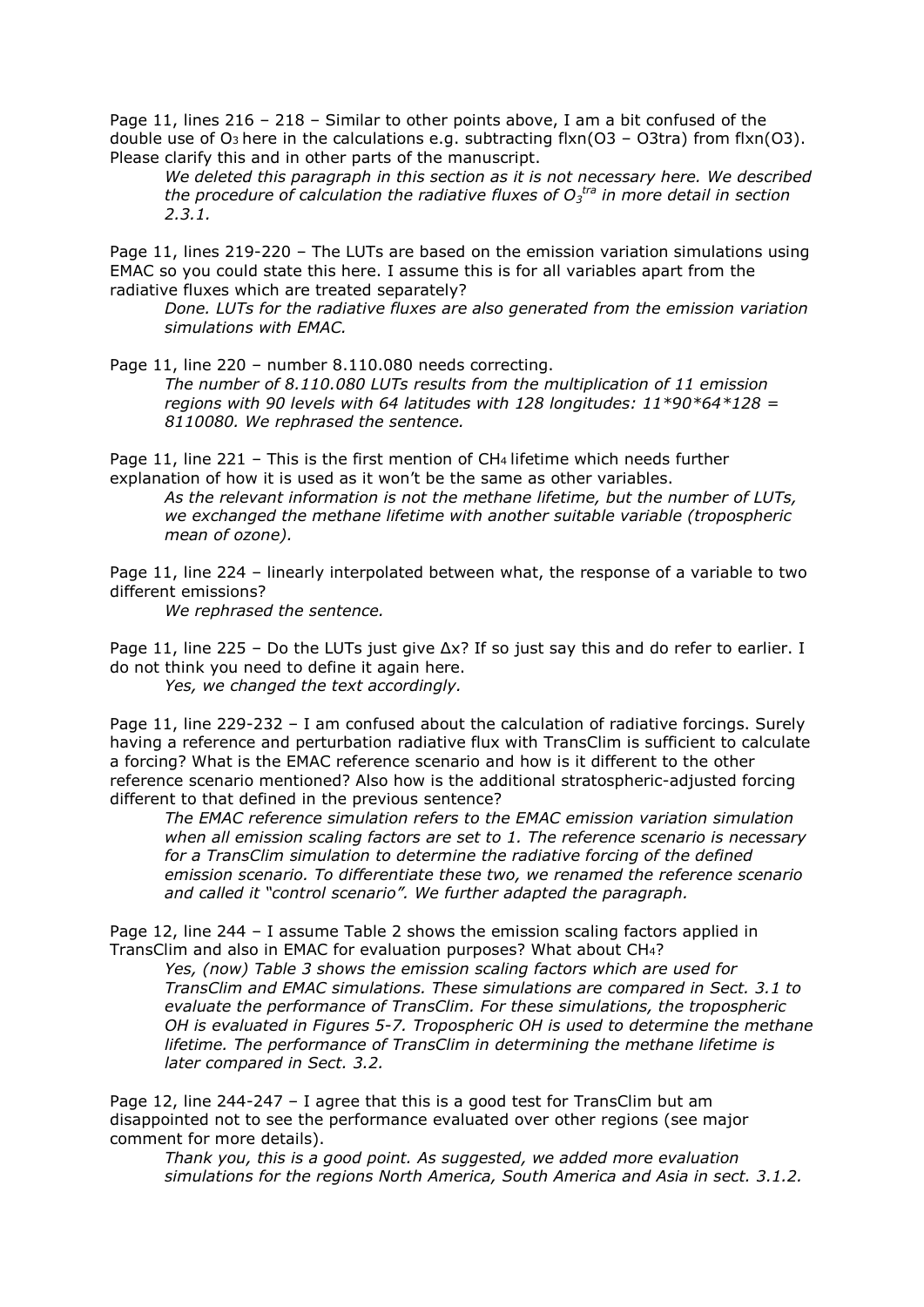Page 12, Table 2 – A question for these evaluation simulations is how is a LUT generated for Eastern Europe for 1.3 scaling of all emissions whereas the EMAC simulations used to build TransClim for this region (Table S4) only contain reductions? I am not sure how TransClim would work for this type of emission perturbation or similar perturbations across other regions.

As mentioned above (major comments), the way of representing the emission variation simulation in table S4 was misleading. For each of the 11 emission regions, 21 emission variation simulations have been performed spanning an emission variation range between 0 % and 200 %. Thus, the scaling of the road traffic emissions in Eastern Europe of 1.3 is included in the range of the LUTs.

Page 12, line 249 – State what  $O<sub>3</sub>$  this is.

We added this information and rephrased the whole paragraph.

Page 12, line 255 – Why is there an overestimate over the Mediterranean? Could this be due to the way the experiment in Table 2 has been setup with reduction in O<sub>3</sub> precursors over Southern Europe?

The emission reduction in Europe was chosen in such a way to obtain a large range of emission variations. Not only the emission region "Southern Europe", also other regions show large emission reductions. The overestimation is caused by the superposition of the results computed by TransClim for the different emission regions in Europe.

Page 13, line 263-264 – If the southern hemisphere response is not significant and due to very small perturbations then is it worth showing this on Figure 7? Or is it better to show absolute changes? Can you change this Figure to only show the Northern Hemisphere of Europe as in Figure 6 where you would expect the effects of changes in European road traffic emissions to be more important. Also is the tropospheric O<sup>3</sup> response on Figure 7 the same as on Figure 6, is so why show it twice?

We would like to keep the relative changes as this helps to better estimate the magnitude of the presented deviations. For consistency reasons, we would further like to show the whole world as the same data is shown again in the new Fig. 7 (comparison of emission variations in different emission zones). This helps to understand the larger deviations of the contributions shown in Fig. 7. As suggested, we removed Fig. 6. Still, we think that the reviewer's point is important and hence we added a figure with the absolute values of all regarded variables in the appendix.

Page 13, line 268-269- This is just for one emission and one region? Are these errors consistent over different emissions and source regions?

As mentioned in the text, this particular example is just for  $NO<sub>x</sub>$  emissions over the emission region Germany. As suggested, we added further evaluations for different emission regions and for different strength of emission scaling to quantify the performance of TransClim.

Page 13, line 270-276 – Why mention the interpolation and show Figure 8 here? Would this not be better in the methods section instead of the results section? Also I found that stating the interpolation errors are small is a bit misleading, especially when referring to Figure 8. For example the error gets worse if you go from say 1.0 to 3.0 or say 1.0 to 0.0. So it appears that for some emission perturbations errors will increase? I am not sure these are so small (see major comment).

As suggested, we moved the discussion about the interpolation error and Fig. 8 to the section "Model description of TransClim". We further performed more evaluation simulations which all show that the errors caused by the applied algorithm in TransClim remain below 10 %.

The sketch (shown in Fig. 3, former Fig. 8) contains data points at 0, 1, 2 and 3 which are all used by the interpolation algorithm. So if you go from 1 to 3 for example, the data point 2 is used for the interpolation as well which will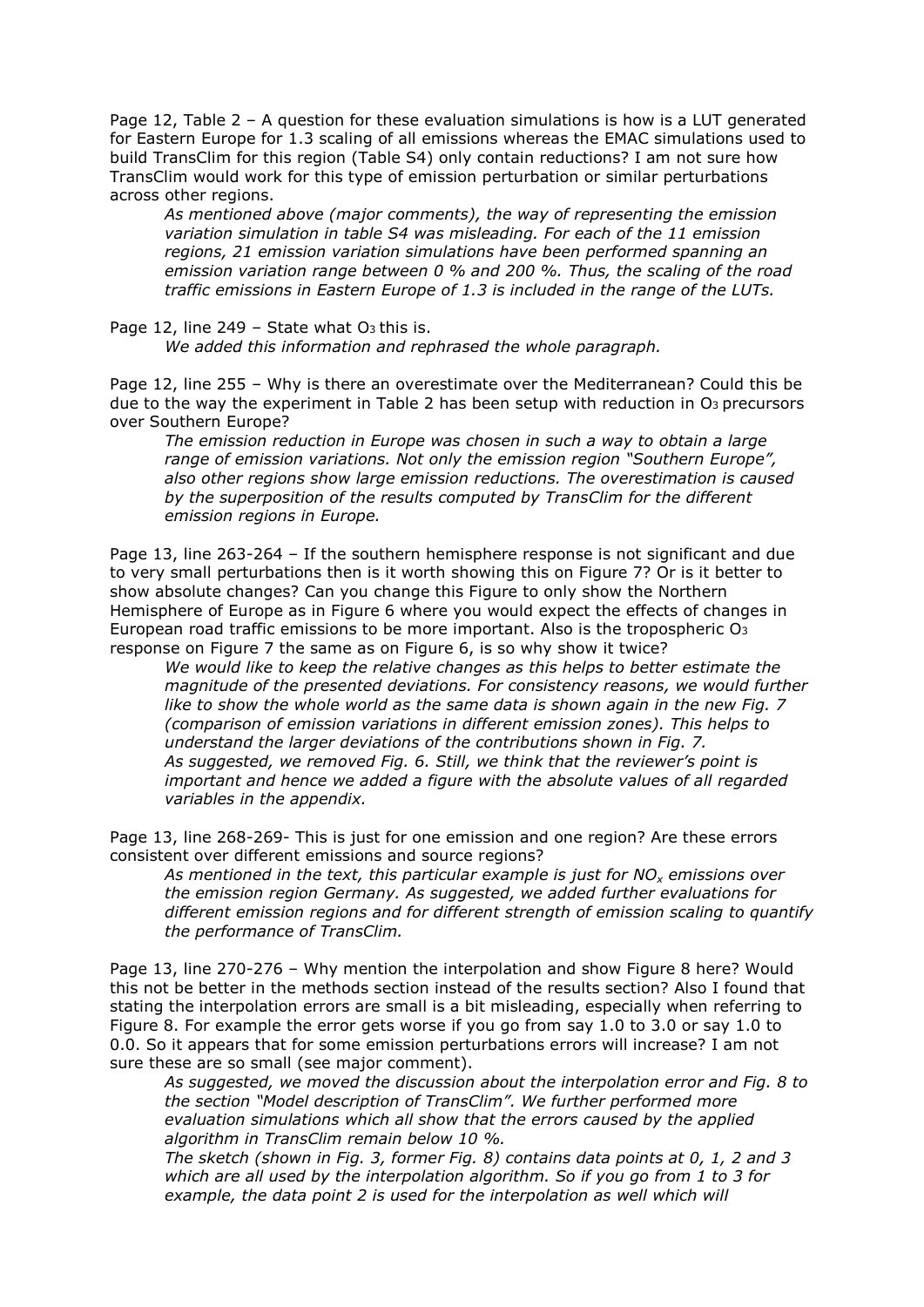significantly reduce the error. Actually, the error shown in the sketch is the largest error you can possibly get for this example.

Page 14, line 277 – Underestimation of what? We rephrased the whole paragraph.

Page 14, line 278 – TransClim reproduces EMAC results for emission perturbation over this one region

We rephrased the whole paragraph.

Page 15, line 287-288 – move "The transport demand was determined" to the front of the sentence

Thank you, we changed the text accordingly.

Page 15, line 288-289 – change sentence to "Emissions were generated from road traffic, railways and inland shipping as well as passenger and freight transport." Thank you, we modified the sentence.

Page 15, line 292-293 – What do you mean by baseline scenarios? Is 2008 the baseline and 2020 and 2030 the future perturbation scenarios?

Thank you. In the project VEU1, different emission scenarios were created. But in this manuscript, we consider only the baseline emission scenario. To not confuse the reader, we omit the word "baseline" in the sentence.

Page 15, line 294 – What is the set up for EMAC?

The model setup is described in Gottschaldt et al. (2013) and Hendricks et al. (2018). We refer to these papers at the end of the paragraph.

Page 15, line 297-298 - How does future emissions in other European countries evolve? You have said how German emissions change but it is not clear what happened for other countries that will clearly have a different mix and magnitude of transport emissions.

In the project VEU1, in order to determine the climate effect of German road traffic emissions, not the German road traffic emissions but the whole European road traffic emissions are neglected. This method of course assumes that the mix and magnitude of road traffic emissions would be similar in Germany and Europe. Hendricks et al. (2018) discuss this issue: "Estimating the German effect by this scaling procedure requires the assumption that the radiative forcing per emitted amount of pollutant is similar for the European and the German emissions. Since pollutants released over Europe usually experience vigorous mixing, uncertainties due to this assumption are probably small."

Page 16, line 299-301 – How is the radiative forcing downscaled? Also how are the CH<sup>4</sup> lifetime changes determined?

The radiative forcings are downscaled according to the ratio of German to European traffic emissions of  $NO<sub>x</sub>$ . The methane lifetime change is deduced from the transport-induced changes on OH. The details of the calculations can be found in Gottschaldt et al. (2013). We added this information to the text.

Page 16, line 306 – How have the emission scaling factors for other regions of Europe been calculated and are these for a particular year?

The emission scaling factors bases on the European emission inventory for the year 2030 generated for the project VEU1. We added this information to the manuscript.

Page 16, line 306 – Is NOx a combination of NO + NO2 here? Yes, we added this information to the text.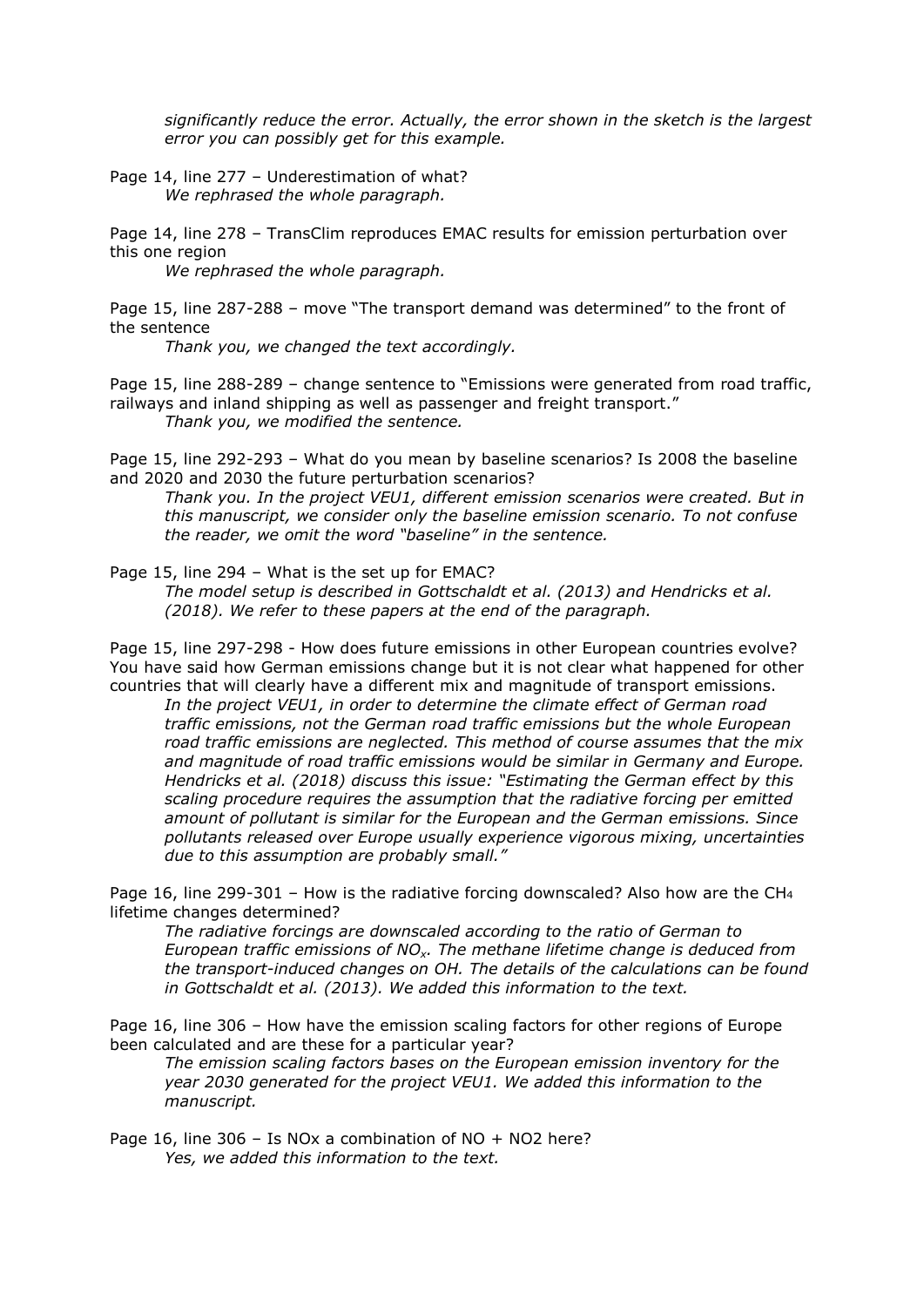Page 16, line 315 - replace "found" with "transported" Thank you, we replaced the word.

Page 16, line 317-318 – TransClim reproduces the concentrations very well compared to what?

Thank you, we adapted the manuscript.

Page 17, Figure 9 – Can you convert some of these concentrations into more useful units e.g. ppb

In Figure 8 (now) we compare the results of TransClim with the ones published in Figure 6 of Hendricks et al. (2018). As in this publication the SI unit mol mol<sup>-1</sup> is used, we would like to keep it to better compare the both results.

Page 17, line 320-321 – Yes the emission inventory can make a difference but what about meteorological differences for these future scenarios. Could this also make an impact on the response of the variables in Figure 9?

The simulations performed with TransClim and in the project VEU1 use the QCTM mode of EMAC. This mode decouples the chemistry and the dynamics by prescribing climatologies. In these QCTM simulations, the climate effect of the introduced perturbation has only a very small interannual variability. This implies that the chemical response of the perturbation relies only a little on the meteorological variations of different years (Hendricks et al. 2018).

Page 18, line 323 – Which years? We changed the text accordingly.

- Page 18, line 325 Change start of sentence to "TransClim also determines …" Thank you, we modified the text.
- Page 18, Figure 10 NOx changes not shown on figure Thank you, we changed it.
- Page 19, line 334 How much does German road traffic emissions increase by? We adapted the text.

Page 19, line 335 – Change sentence to "A decrease in OH occurs in the free troposphere due to German road traffic emissions." We modified the text.

Page 19, line 336 – Increase in OH due to increase in NOx?

In the lowermost atmospheric layers, the increase of  $NO<sub>x</sub>$  causes a decrease of OH. Above, the OH concentration increases. We reworded the sentence.

Page 19, line 348-349 – What do you mean by downscaling here? We explained the method here again.

Page 19, line 349-351 – Are these global changes? Sentence Is a bit confusing so pleases reword.

The values refer to the tropospheric mean. We restructured the sentence.

Page 20, line 355 – is this not just a consequence of scaling the forcing by decreasing future traffic emissions?

Yes, scaling the  $O_3$  forcing with decreasing NO<sub>x</sub> traffic emissions decreases the forcing as well. However, it is not self-evident that TransClim obtains the same trend, as the tropospheric ozone changes non-linear with  $NO<sub>x</sub>$  emissions.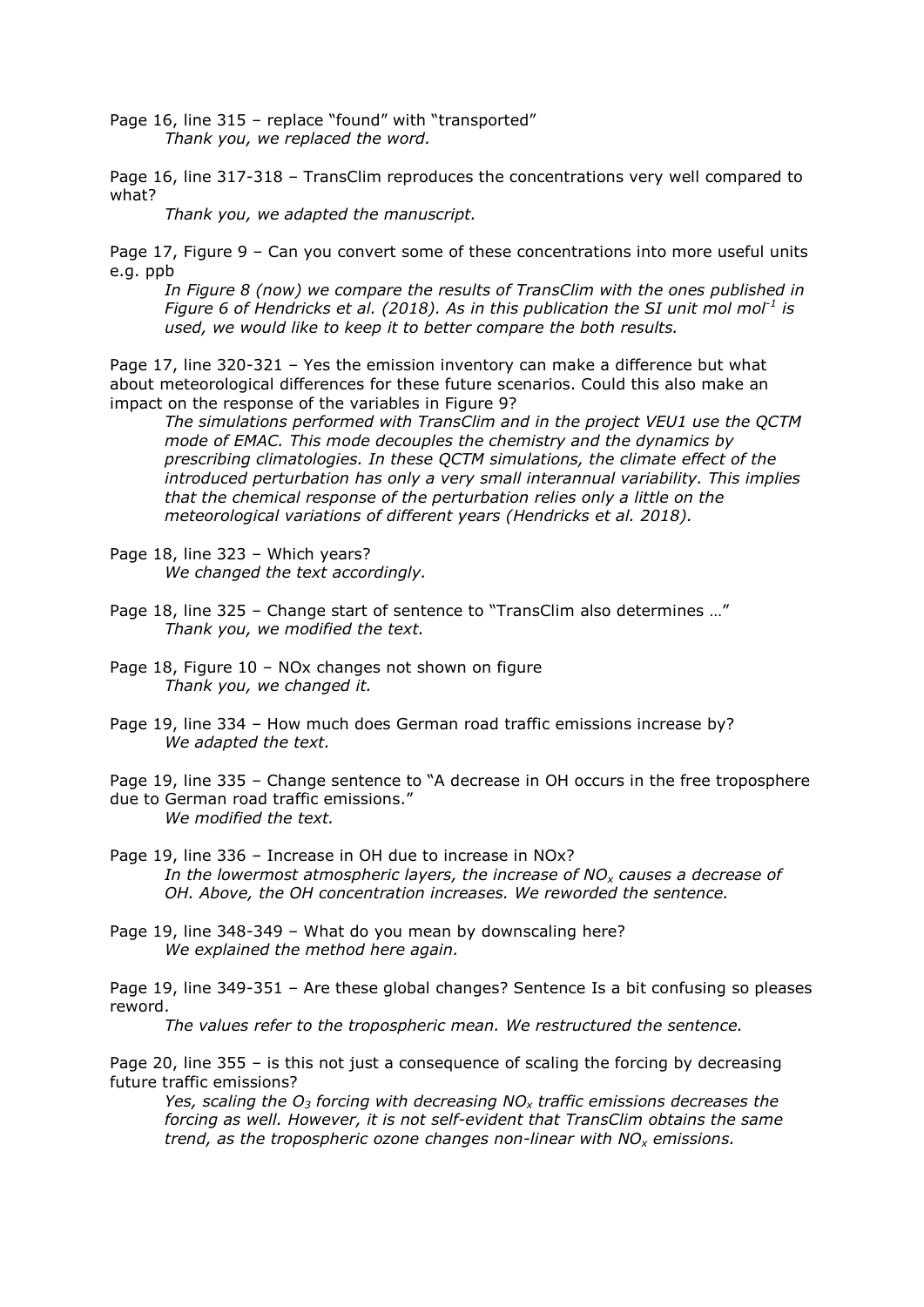Page 20, line 357-360 – How can the radiative forcing due to road traffic emissions be twice as large as the total? I think this needs more explaining and better descriptions of what you mean.

The radiative forcing of the contribution of German road traffic emissions to ozone  $(O_3^{\text{tra}})$  is twice as large as the radiative forcing of the total ozone change caused by German road traffic emissions. This is consistent with the findings in Grewe et al. (2017, their section 5.2) and Mertens et al. (2018, their section 4). We specified this in the manuscript.

Page 20, line 269-270 – Yes the LUTs do account for the non-linear chemistry but the linear interpolation does introduce errors in this.

Yes, the linear interpolation causes errors. The errors caused by the algorithm are discussed later in the section.

Page 21, line 293 - replace "bases" with "based" We replaced the word.

Page 21, line 293-294 – also mention tropospheric O<sub>3</sub> This work focuses on tropospheric ozone. However, the LUTs contain also the data to determine stratospheric ozone. Thus, we would rather like to neglect the "tropospheric" to leave the statement more general.

Page 21, line 297 – First time that it has been stated that emissions of 0-200% can be used in TransClim but not sure this has been tested thoroughly.

We added further evaluations to the section "Model evaluation" where the variation of the emission scaling between 0 and 200 % is tested. It shows that the application of TransClim for a scaling between 0 and 200 % is justified.

Page 21, line 211 – Change to "This enables the global and regional atmospheric response to be calculated."

We exchanged the wording.

Page 22, line 414 - change "base" to "are based" Yes, done.

Page 22, line 415-416 – Also meteorological and transport patterns are an issue in different years. Why say that new LUTs need to be created when you use the current set of LUTs for different years and shown that they suitable? This statement is undermining the work presented in the manuscript.

Thank you for this comment. We actually wanted to point out that the  $O_3$ background concentration varies with time (here on decadal time scales and not day-by-day) and if a very different background concentration is considered, then a new set of LUTs need to be computed. Hence for future climates, the LUTs have to be recalculated. We modified the text to make it clearer.

Page 22, line 420 – Change start of sentence to "It is easy to extend …" We changed the text.

Page 22, line 424-425 – You mention traffic emissions and then quote studies on aviation emissions.

This section shall give an overview over the response models which investigate the climate and air quality impact of traffic emissions. To our knowledge, so far only models for air traffic emissions exist.

Page 22, line 436- replace "base" with "are based" We exchanged the word.